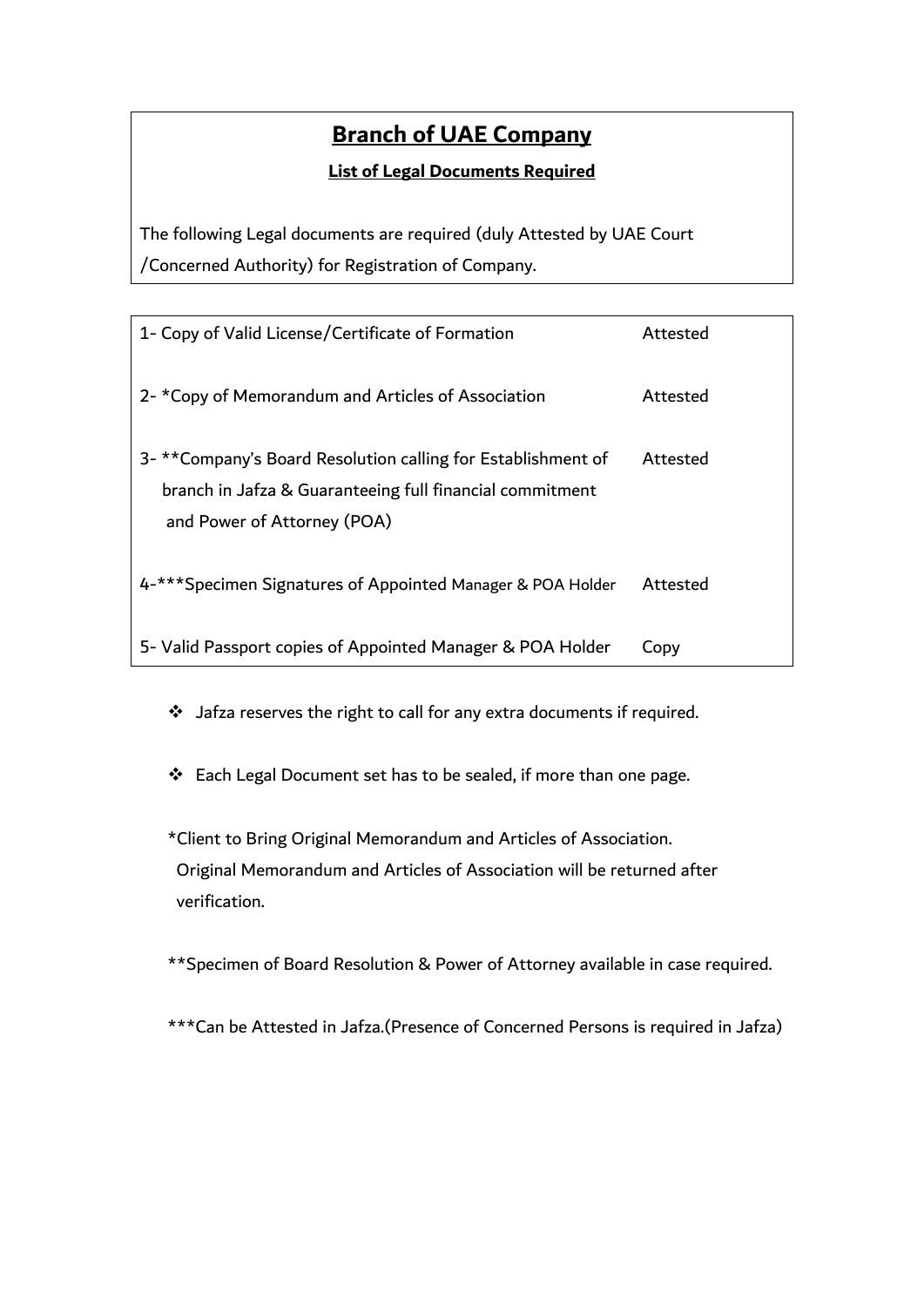### **Branch of Overseas Company**

#### **List of Legal Documents Required from Parent Company**

The following Legal documents are required (duly Notarized and Attested by UAE Embassy/Consulate) for Registration of Company.

| 1- Original Certificate of Incorporation or                                      | Notarized & Attested |
|----------------------------------------------------------------------------------|----------------------|
| Original Certificate of Good Standing                                            |                      |
|                                                                                  |                      |
| 2- Memorandum and Articles of Association                                        | Notarized & Attested |
|                                                                                  |                      |
| 3- *Company's Board Resolution calling for Establishment of Notarized & Attested |                      |
| branch in Jafza & Guaranteeing full financial commitment                         |                      |
| and Power of Attorney (POA)                                                      |                      |
|                                                                                  |                      |
| 4-**Specimen Signatures of Appointed Manager & POA Holder Notarized & Attested   |                      |
|                                                                                  |                      |
| 5- Valid Passport copies of Appointed Manager & POA Holder Copy                  |                      |

❖ Jafza reserves the right to call for any extra documents if required.

❖ Each Legal Document set has to be sealed, if more than one page.

\*Specimen of Board Resolution and Power of Attorney available in case required.

\*\* Can be Attested in Jafza. (Presence of Concerned Persons is required in Jafza)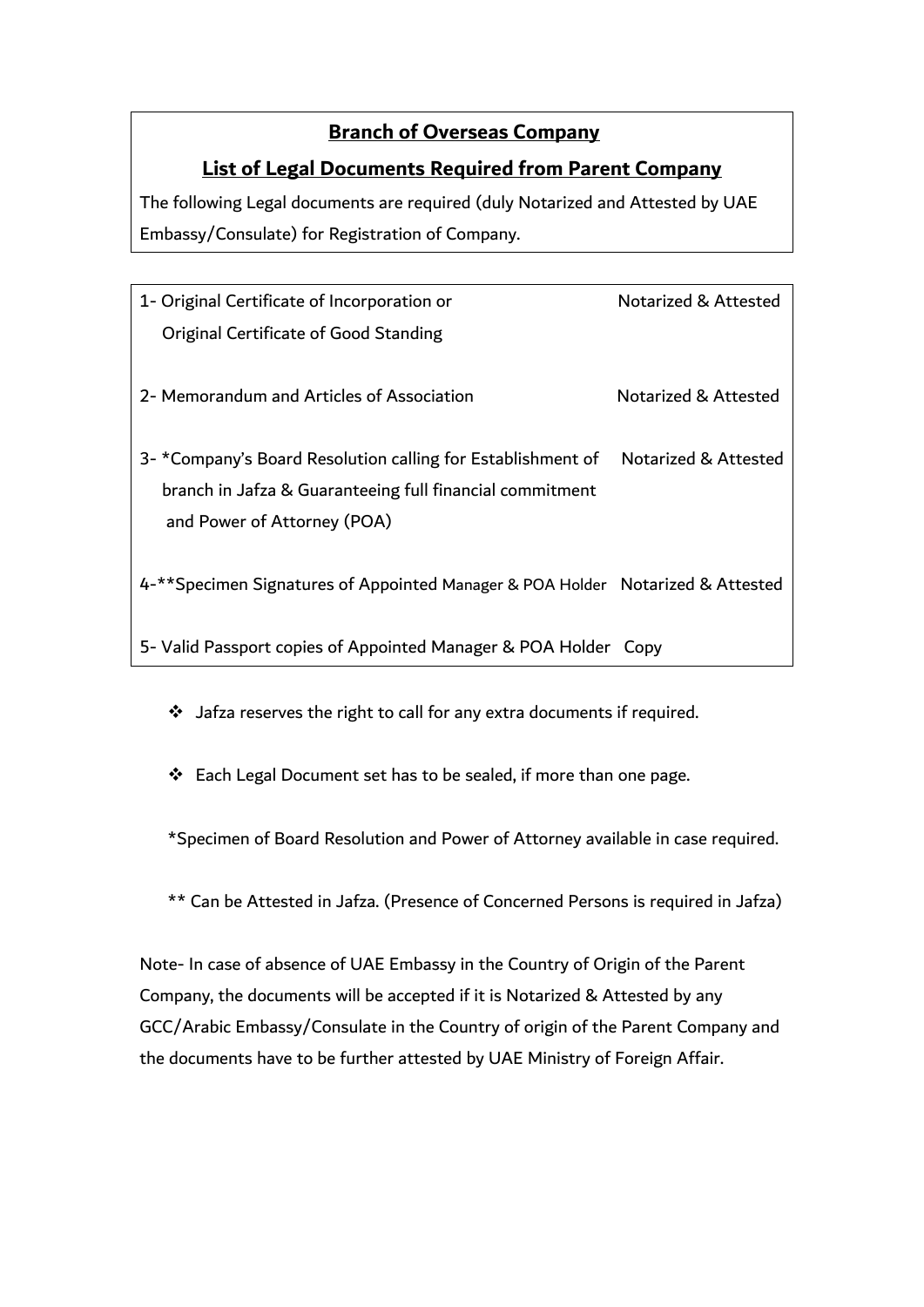# **Free Zone Establishment (FZCO)- Non Individual List of Legal Documents Required from Shareholders**

The following Legal documents are required (duly Notarized and Attested by UAE Embassy/Consulate) for Registration of Company.

| 1- Original Certificate of Incorporation or            | Notarized & Attested |
|--------------------------------------------------------|----------------------|
| Original Certificate of Good Standing                  |                      |
|                                                        |                      |
| 2- Memorandum and Articles of Association              | Notarized & Attested |
|                                                        |                      |
| 3- *Shareholder/Directors Resolution calling for       | Notarized & Attested |
| a-Establishment of FZCO in Jafza                       |                      |
| b-Details of Share and Share Capital                   |                      |
| c-Appointment of Director/s, Secretary, Manager        |                      |
| d-Appointment of Legal Representative (if any)         |                      |
| e-Power of Attorney (POA)                              |                      |
|                                                        |                      |
| 4- *Memorandum & Articles of Association of the FZCO   | Attested by Jafza    |
|                                                        |                      |
| 4-** Specimen Signatures of Appointed Director/s,      | Notarized & Attested |
| Manager, Secretary, Legal Representative & POA Holder  |                      |
|                                                        |                      |
| 5- Valid Passport Copy of Appointed Director, Manager, | Copy                 |
| Secretary, Legal Representative & POA Holder           |                      |
|                                                        |                      |
|                                                        |                      |

❖ Jafza reserves the right to call for any extra documents if required.

❖ Each Legal Document set has to be sealed, if more than one page.

\* As per Jafza Format. Specimen available with Jafza

\*\* Can be Attested in Jafza. (Presence of Concerned Persons is required in Jafza)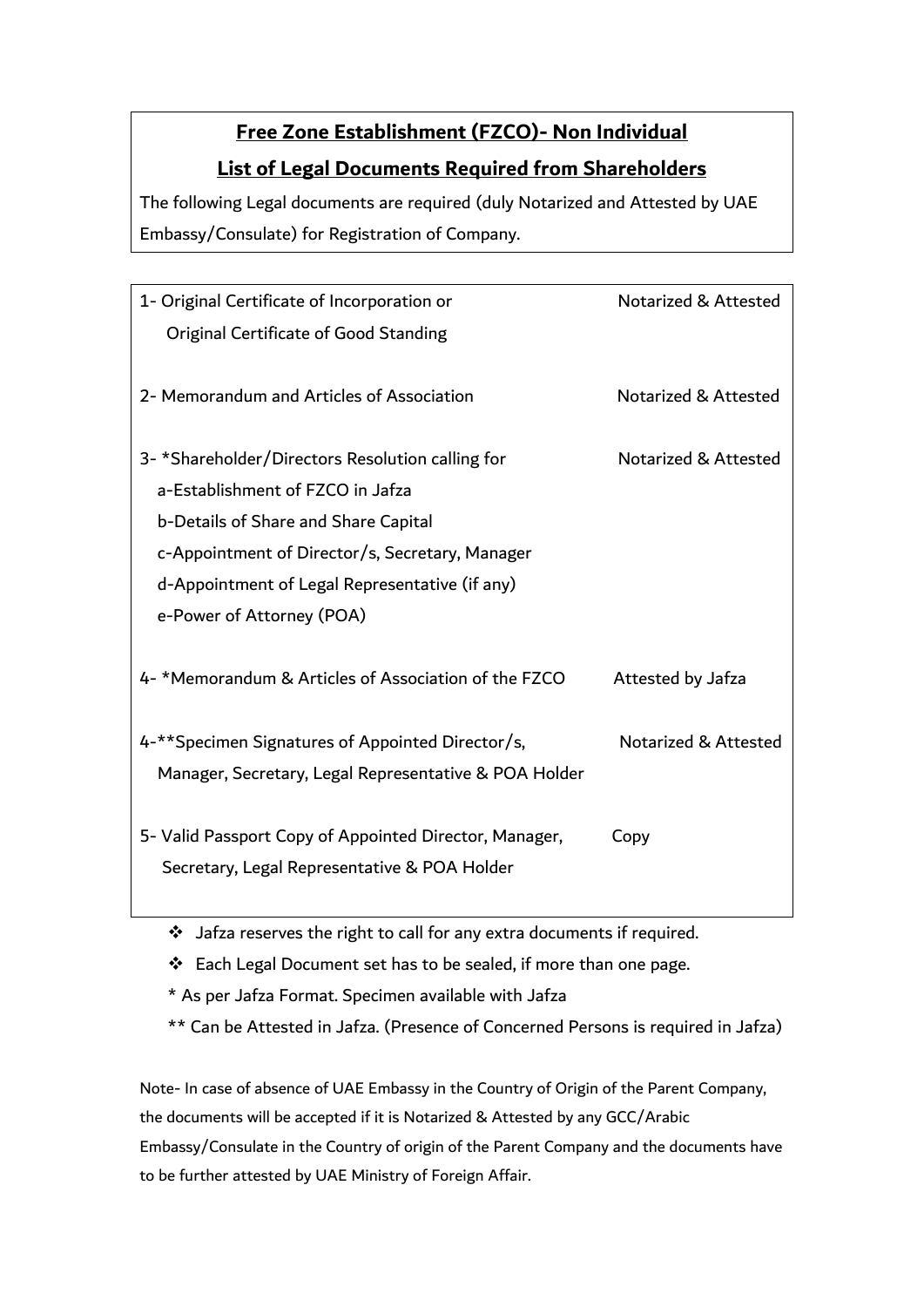## **Free Zone Establishment (FZE)- Non Individual**

### **List of Legal Documents Required from Shareholder**

The following Legal documents are required (duly Notarized and Attested by UAE Embassy/Consulate) for Registration of Company.

| 1- Original Certificate of Incorporation or            | Notarized & Attested |
|--------------------------------------------------------|----------------------|
| Original Certificate of Good Standing                  |                      |
|                                                        |                      |
| 2- Memorandum and Articles of Association              | Notarized & Attested |
|                                                        |                      |
| 3- *Shareholder/Directors Resolution calling for       | Notarized & Attested |
| a-Establishment of FZE in Jafza                        |                      |
| b-Details of Share and Share Capital                   |                      |
| c-Appointment of Director/s, Secretary, Manager        |                      |
| d-Appointment of Legal Representative (if any)         |                      |
| e-Power of Attorney (POA)                              |                      |
|                                                        |                      |
| 4- *Memorandum & Articles of Association of the FZE    | Attested by Jafza    |
|                                                        |                      |
| 4-**Specimen Signatures of Appointed Director/s,       | Notarized & Attested |
| Manager, Secretary, Legal Representative & POA Holder  |                      |
|                                                        |                      |
| 5- Valid Passport Copy of Appointed Director, Manager, | Copy                 |
| Secretary, Legal Representative & POA Holder           |                      |
|                                                        |                      |

❖ Jafza reserves the right to call for any extra documents if required.

❖ Each Legal Document set has to be sealed, if more than one page.

\*As per Jafza Format. Specimen available with Jafza

\*\* Can be Attested in Jafza. (Presence of Concerned Persons is required in Jafza)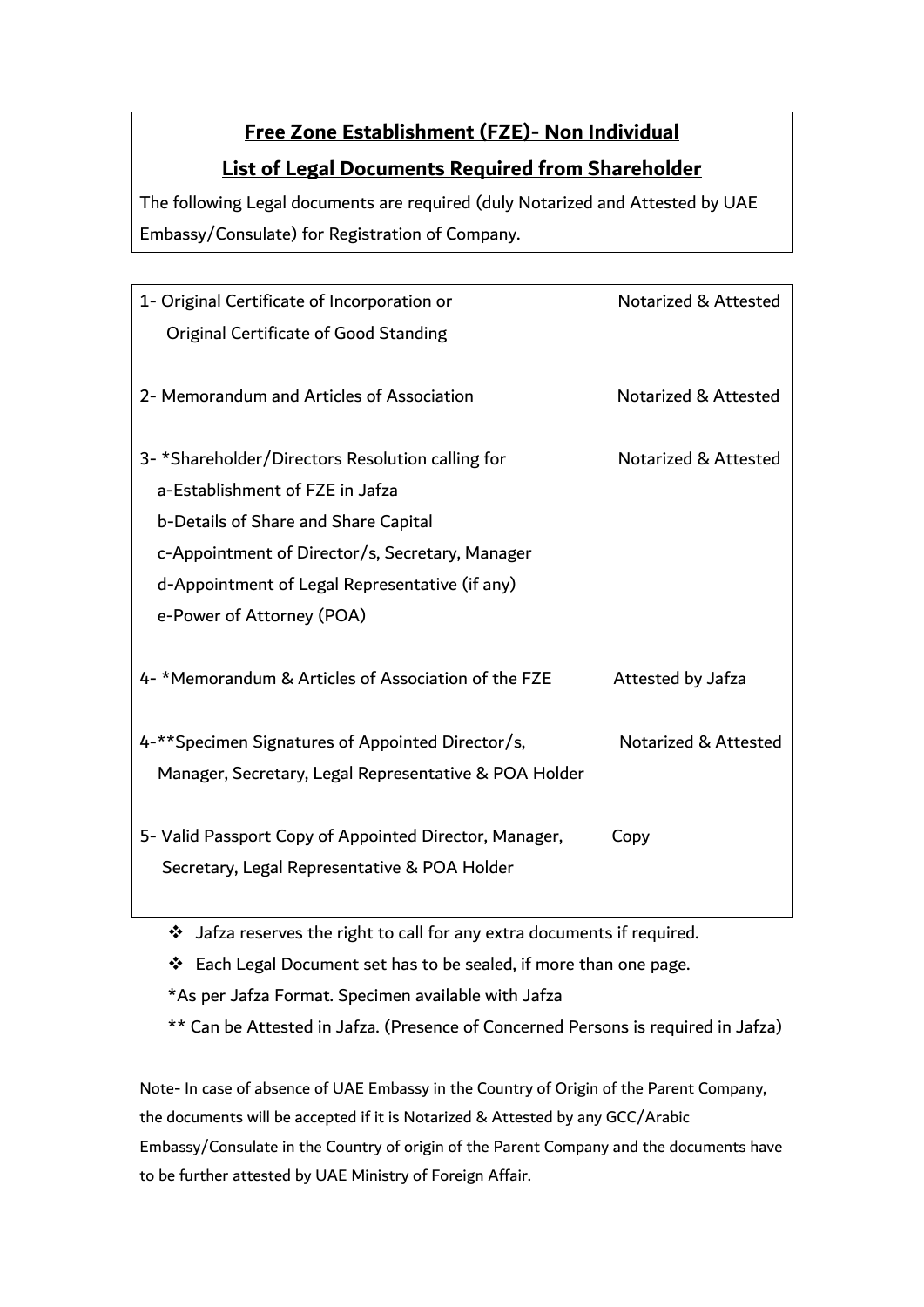### **Free Zone Establishment (FZE)- Individual**

### **List of Legal Documents Required from Shareholder**

The following Legal documents are required for Registration of Company.

| 1-*Shareholder Resolution calling for                  | Attested by Jafza |
|--------------------------------------------------------|-------------------|
| a-Establishment of FZE in Jafza                        |                   |
| b-Details of Share and Share Capital                   |                   |
| c-Appointment of Director/s, Secretary, Manager        |                   |
| d-Power of Attorney (POA)                              |                   |
|                                                        |                   |
| 2-Founders Details / CV                                |                   |
|                                                        |                   |
| 3- *Memorandum & Articles of Association of the FZE    | Attested by Jafza |
|                                                        |                   |
| 4-**Specimen Signatures of Appointed Director/s,       | Attested by Jafza |
| Manager, Secretary, & POA Holder                       |                   |
|                                                        |                   |
| 5- Valid Passport Copy of Appointed Director, Manager, | Copy              |
| Secretary, & POA Holder                                |                   |
|                                                        |                   |

❖ Jafza reserves the right to call for any extra documents if required.

❖ Each Legal Document set has to be sealed, if more than one page.

\*As per Jafza Format. Specimen available with Jafza

\*\* Attestation in Jafza will be done ONLY in presence of the Shareholder / Authorized signatory